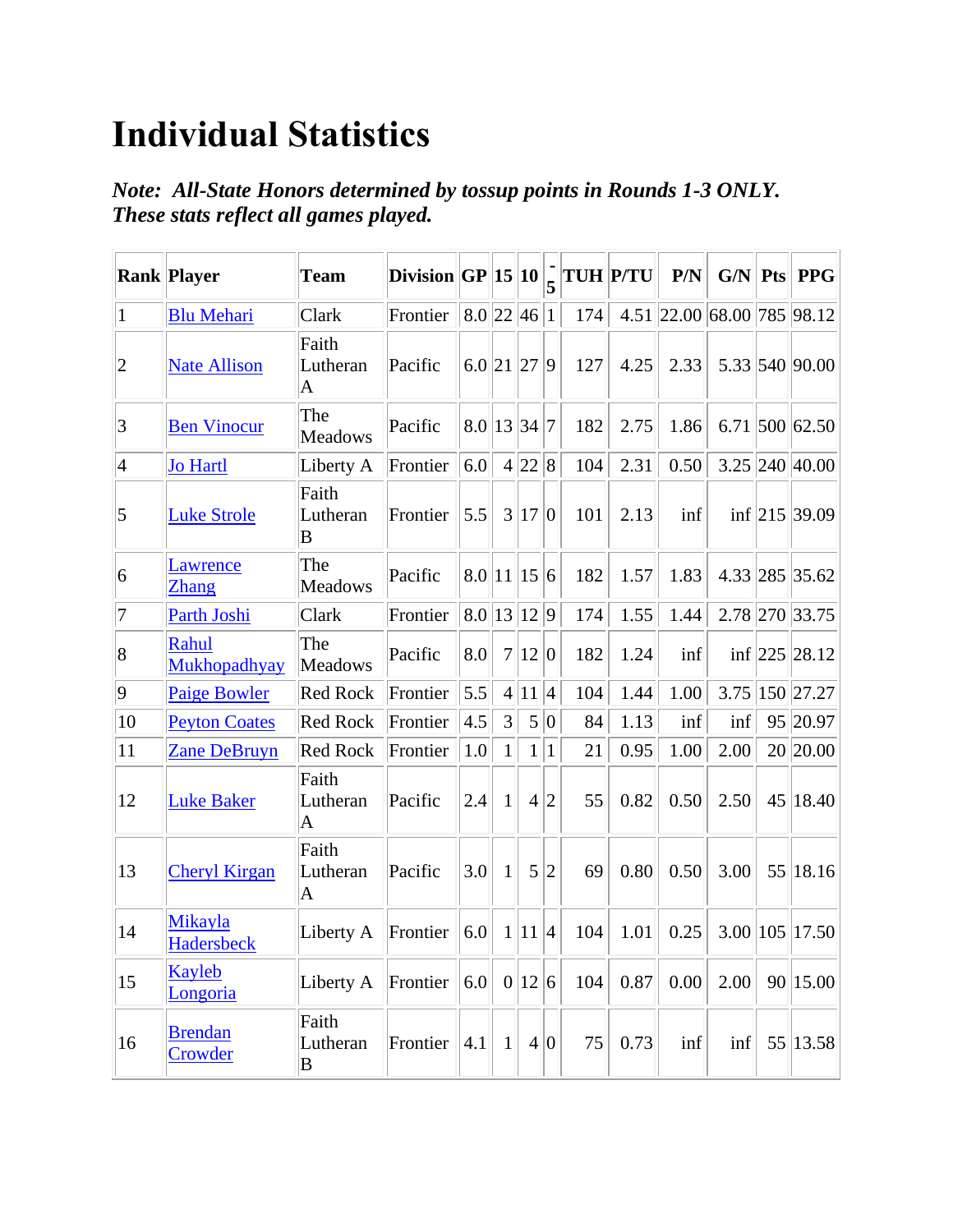| 17 | <b>Jackson Gould</b>              | Faith<br>Lutheran<br>B           | Frontier | 3.0 | $\overline{0}$   | $\overline{4}$   | $\overline{0}$   | 55  | 0.73 | 0.00        | inf  | 40             | 13.50    |
|----|-----------------------------------|----------------------------------|----------|-----|------------------|------------------|------------------|-----|------|-------------|------|----------------|----------|
| 18 | <b>Skyler Tan</b>                 | Faith<br>Lutheran<br>$\bm{A}$    | Pacific  | 3.1 | 1                | $\overline{4}$   | 3                | 63  | 0.63 | 0.33        | 1.67 |                | 40 13.10 |
| 19 | <b>Luke Dembosky</b>              | Faith<br>Lutheran<br>B           | Frontier | 3.5 | 1                | $\overline{4}$   | $\overline{2}$   | 64  | 0.70 | 0.50        | 2.50 | 45             | 12.83    |
| 20 | <b>Joey Sequeira</b>              | Liberty B                        | Pacific  | 6.0 | $\overline{0}$   | $\overline{7}$   | $\overline{0}$   | 112 | 0.62 | 0.00        | inf  |                | 70 11.67 |
| 21 | <b>Kevin Sun</b>                  | Clark                            | Frontier | 8.0 | $\overline{2}$   | $6\vert$         | $\overline{0}$   | 174 | 0.52 | inf         | inf  | 90             | 11.25    |
| 22 | Emily<br><b>Hadersbeck</b>        | Liberty B                        | Pacific  | 2.9 | $\overline{0}$   | 3                | $\boldsymbol{0}$ | 54  | 0.56 | 0.00        | inf  |                | 30 10.37 |
| 23 | McKenna Erwin                     | Faith<br>Lutheran<br>$\mathbf B$ | Frontier | 3.0 | $\overline{0}$   | 3                | $\overline{0}$   | 58  | 0.52 | 0.00        | inf  |                | 30 10.10 |
| 24 | <b>Thomas Noone</b>               | Liberty B                        | Pacific  | 6.0 | $\overline{0}$   | $\overline{7}$   | $\overline{c}$   | 112 | 0.54 | 0.00        | 3.50 |                | 60 10.00 |
| 25 | <b>Mady Carino</b>                | Liberty B                        | Pacific  | 6.0 | $\theta$         | 6                | $\overline{c}$   | 112 | 0.45 | 0.00        | 3.00 | 50             | 8.33     |
| 26 | <b>Cade Brown</b>                 | <b>Red Rock</b>                  | Frontier | 1.5 | $\mathbf{1}$     | $\boldsymbol{0}$ | $\mathbf{1}$     | 29  | 0.34 | 1.00        | 1.00 | 10             | 6.80     |
| 27 | <b>Jaxon Coulson</b>              | Liberty B                        | Pacific  | 3.1 | $\overline{0}$   | $\overline{2}$   | $\overline{0}$   | 58  | 0.34 | 0.00        | inf  | 20             | 6.43     |
| 28 | <b>Kyra Bucknam</b>               | The<br><b>Meadows</b>            | Pacific  | 8.0 | $\overline{2}$   | 3                | $\overline{2}$   | 182 | 0.27 | 1.00        | 2.50 | 50             | 6.25     |
| 29 | <b>Jackson Smith</b>              | <b>Red Rock</b>                  | Frontier | 4.0 | $\overline{2}$   | $\mathbf{1}$     | $\overline{3}$   | 78  | 0.32 | 0.67        | 1.00 | 25             | 6.20     |
| 30 | Anya<br>Santamaria                | Red Rock                         | Frontier | 3.5 | 1                | $\mathbf{1}$     | 1                | 68  | 0.29 | 1.00        | 2.00 | 20             | 5.76     |
| 31 | <b>Zoe Moreno</b>                 | Red Rock                         | Frontier | 2.0 | $\overline{0}$   | $\mathbf{1}$     | 0                | 41  | 0.24 | 0.00        | inf  | 10             | 5.00     |
| 32 | <b>Lauren Beals</b>               | Faith<br>Lutheran<br>$\bm{A}$    | Pacific  | 3.1 | 0                | 1 0              |                  | 62  |      | $0.16$ 0.00 | inf  | 10             | 3.27     |
| 33 | Varun Suvvari                     | Clark                            | Frontier | 8.0 | $\overline{0}$   |                  | 2 0              | 174 | 0.11 | 0.00        | inf  | 20             | 2.50     |
| 34 | <b>Lian Lew</b>                   | Faith<br>Lutheran<br>$\bm{A}$    | Pacific  | 3.0 | $\mathbf{1}$     | $\boldsymbol{0}$ | $\overline{2}$   | 61  | 0.08 | 0.50        | 0.50 | 5              | 1.68     |
| 35 | <b>Sean Reuben</b>                | Faith<br>Lutheran<br>B           | Frontier | 3.0 | $\boldsymbol{0}$ | $\overline{2}$   | 3                | 56  | 0.09 | 0.00        | 0.67 | 5              | 1.65     |
| 36 | <b>Koreen Rafanan</b>             | Liberty A                        | Frontier | 6.0 | $\overline{0}$   |                  | 0 0              | 104 | 0.00 | 0.00        | 0.00 | $\overline{0}$ | 0.00     |
| 37 | <b>Aurabella</b><br><b>Haskin</b> | Red Rock                         | Frontier | 2.0 | $\overline{0}$   |                  | 0 0              | 39  | 0.00 | 0.00        | 0.00 | $\overline{0}$ | 0.00     |